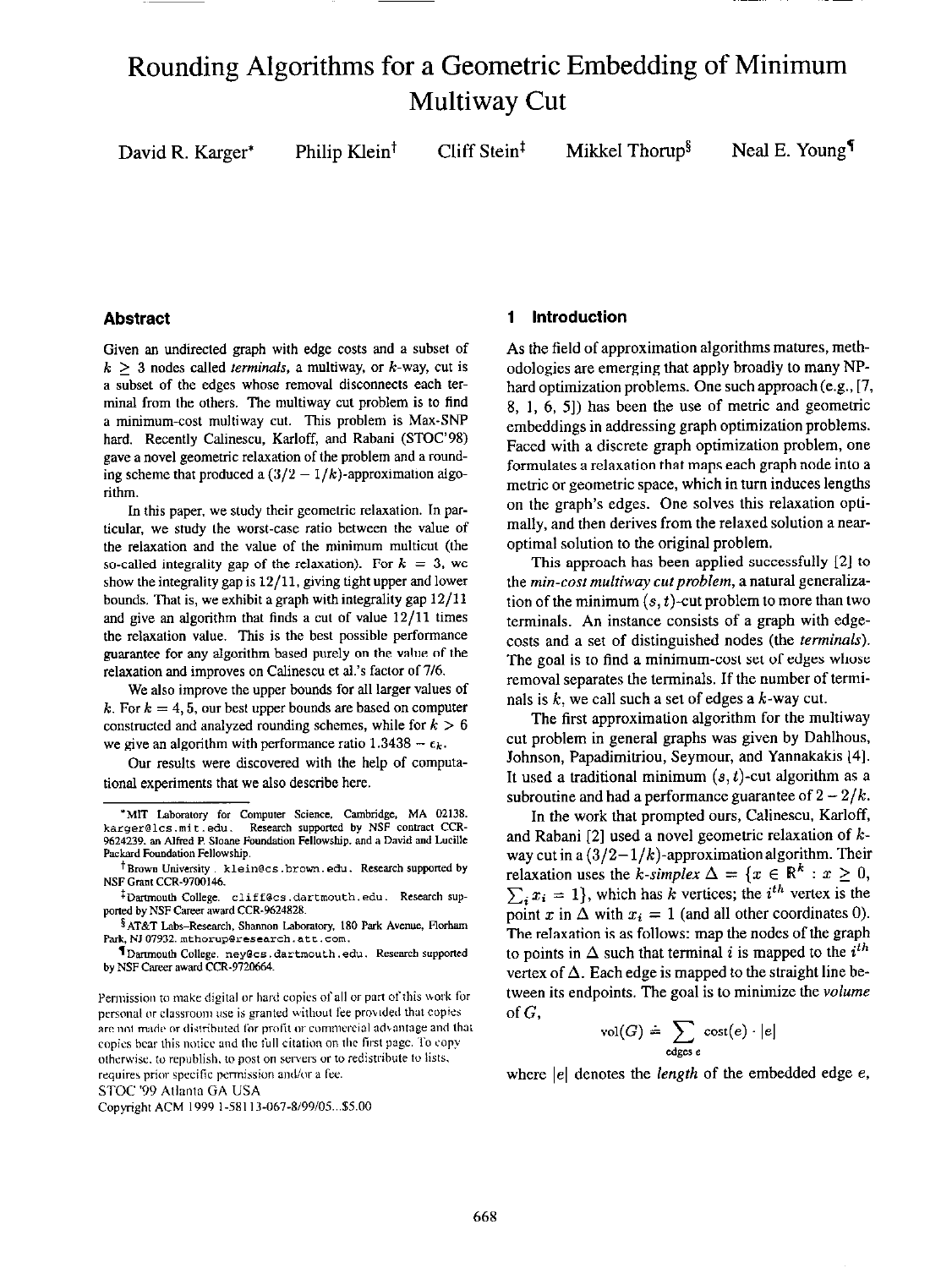defined as half the  $L_1$  distance between its endpoints, and  $cost(e)$  is the cross-sectional area of edge  $e$ .

To see that the above is a relaxation of minimum  $k$ way cut, consider any k-way cut and let  $S_i$  be the set of nodes reachable from terminal  $i$  in the graph with the cut-edges removed. Consider a geometric embedding in which all nodes in  $S_i$  are mapped to vertex i of  $\Delta$ . For any edge, the distance between its edges is either 0, if the endpoints lie in the same  $S_i$ , or 1, if the endpoints lie in distinct sets  $S_i$ . Hence the volume of this embedding equals the cost of the  $k$ -way cut.

The algorithm of Calinescu et al. finds a minimum volume embedding by linear programming. It then uses a randomized rounding scheme to extract a cut from this embedding. Ignoring the graph, the scheme chooses (from a carefully selected distribution) a k-way cut of the simplex-a partition of the simplex into  $k$  subsets, each containing exactly one vertex of the simplex. The  $k$ -way cut of the simplex naturally induces a  $k$ -way cut in the embedded graph—namely, the set of edges with endpoints in different blocks of the partition. This cut has expected cost at most  $3/2 - 1/k$  times the volume of the embedding.

Our results. Our goal is to further understand the geometric relaxation, with the hope of developing better approximation algorithms. We aim to determine the integrality gap of the relaxation and to find an algorithm whose approximation ratio matches the integrality gap. Note the the integrality gap is the best approximation ratio we can achieve for an algorithm that compares itself only to the embedding volume.

In this paper, we resolve this question for 3-cut and provide improved results for the general k-cut problem. For  $k = 3$  we give a rounding algorithm with performance ratio 12/11, improving Calinescu et al's bound of  $3/2 - 1/3 = 7/6$ . We also show that  $12/11$  is the best possible bound, exhibiting a graph with a gap of 12/11 between its embedded volume and minimum 3.way cut. Thus, for  $k = 3$ , we determine the exact integrality gap and give an optimal algorithm.

For larger  $k$ , we obtain results based on both computation and analysis. For  $k = 4, 5$ , we use LP-derived and -analyzed rounding schemes to give bounds of 1.1539 and 1.2161 respectively, improving the corresponding bounds of Calinescu et al. of 1.25 and 1.3. For larger k we give a single algorithm obtaining a (analytic) bound of 1.3438 -  $\epsilon_k$  where  $\epsilon_k > 0$ . The quantity  $\epsilon_k$  can be evaluated computationally for any fixed  $k$ ; we use this to prove that  $1.3438 - \epsilon_k < 3/2 - 1/k$  for all k.

Our efforts to find geometric cutting schemes that achieve good guarantees were guided by experiments: we formulated the problem of determining an optimal probability distribution on  $k$ -way cuts of the simplex as

an infinite-dimensional linear program, and solved discrete approximations of this linear program and its dual. From these solutions we were able to deduce the lower bound and, using that, the upper bound for  $k = 3$ . These experiments also guided our search for cutting schemes that work for larger values of  $k$ .

The upper and lower bounds for  $k = 3$  were discovered independently by Cunningham and Tang [3].

Presentation overview. In Section 2 we discuss the geometric ideas underlying the problem. In Section 3 we describe the computational experiments we undertook and the results it gave for small  $k$ . In Sections 4 and 5 we solve the 3-terminal case, giving matching upper and lower bounds. Finally, in Section 6, we present our improved algorithm for general  $k$ .

# 2 The geometric problem

Finding the integrality gap of and a rounding scheme for the relaxation turns out to be expressible as a geometric question. That is, we can express integrality gaps and algorithmic performance purely in terms of the simplex, without considering particular graphs or embeddings.

# 2.1 Density

Recall that a  $k$ -way cut of the simplex is a partition of the simplex into  $k$  subsets, each containing a unique vertex of the simplex, and that such a cut induces a  $k$ -way cut of any embedded graph. By a cutting scheme, we mean a probability distribution  $P$  on  $k$ -way cuts of the simplex. For any line segment  $e$ , the *density of P on* segment e, denoted  $\tau_k(P, e)$ , is the expected number of times a random cut from  $P$  cuts  $e$ , divided by the length<sup>1</sup> |e| of e. Define the maximum density of P,  $\tau_k(P)$  and the *minimal maximum density*  $\tau_k^*$  as follows:

$$
\tau_k(P) = \sup_e \tau_k(P,e) \quad \text{and} \quad \tau_k^* = \inf_P \tau_k(P),
$$

It is easy to see that the maximum density line segment will in fact be an edge of infinitesimal length, since any segment can be divided into two edges, one of which has density no less than the original. Thus, in the remainder of this paper, we will focus discussion on such infinitesimal segments.

The relevance of  $\tau_k^*$  is the following (this is implicit in the work of Calinescu et al.):

Lemma 2.1 For any cutting scheme P and embedded graph  $G$ , the expected cost of the k-way cut of  $G$  induced by a random k-way cut from P is at most  $\tau_k(P)$  times the cost of the embedding of  $G$ .

 ${}^{1}$ By analogy to the length of an edge, the length of a segment is defined as half the  $L_1$  distance between its endpoints.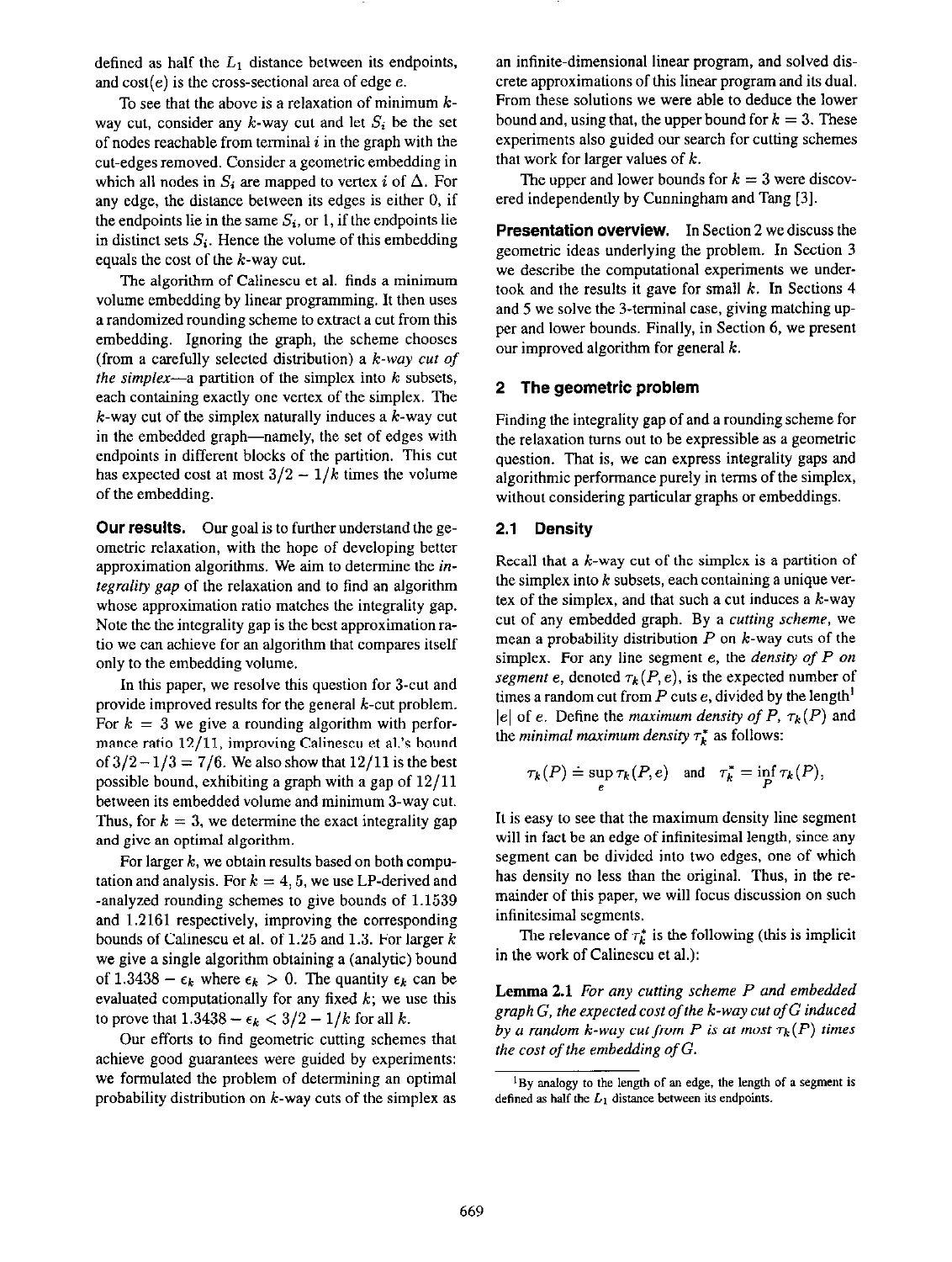**Corollary 2.2** Any cutting scheme  $P$  yields an approximation algorithm with approximation ratio at most  $\tau_k(P)$ .

Proof Sketch: The endpoints of any edge e are embedded at two points in the simplex, so the edge corresponds to a segment connecting those two points. The expected number of times the edge is cut is  $\tau_k(P, e) \cdot |e|$ . By the Markov inequality this upper bounds the probability that the edge is cut. Thus, the expected cost of the k-way cut is at most  $\sum_{e}(\tau_k(P,e) \cdot |e|)\text{cost}(e) \le$  $\tau_k(P) \sum |e| \cdot \text{cost}(e) = \tau_k(P) \text{vol}(G).$ 

In fact, one can show that  $\tau_k^*$  is both the integrality gap of the geometric relaxation and the best performance guarantee obtainable by any cutting scheme. That is, there is an embedded graph whose volume is arbitrarily close to  $\tau_k^*$  times its minimum k-way cut and there is a cutting scheme with maximal density (and therefore performance guarantee) arbitrarily close to  $\tau_k^*$ . This is a consequence of Yao's principle (i.e. von Neumann's min-max theorem, or equivalently strong linear programming duality, applied in the context of complexity theory). It also follows that a cutting scheme with optimum integrality gap can be defined obliviously, independent of the input graph.

Calinescu et al's algorithm gives a cutting scheme showing that  $\tau_k^* \leq 3/2 - 1/k$ . In this paper we show that  $\tau_3^* = 12/11$ , and that, for all  $k, \tau_k^* \leq 1.3438$ .

# 2.2 Alignment

We have just argued that the key question to study is the maximum density of line segments relative to a cutting scheme. Calinescu et al. showed that one can restrict attention to segments in certain orientations. We say a segment e in  $\Delta$  is i, j-aligned if e is parallel to the edge connecting vertices i and j of  $\Delta$ . We say it is aligned if it is  $i, j$ -aligned for some pair of vertices. Calinescu et al. observed that since length is proportional to the  $L_1$ -norm, and since the aligned edges are the geodesics of the norm, the endpoints of any segment e can be connected by a piecewise linear path of total length  $|e|$ whose segments are aligned. The segment  $e$  is cut iff some edge on this path is cut. Given any embedding of a graph, Calinescu et al. apply this transformation separately to each segment connecting two embedded vertices, without changing the volume of the embedding. Thus, without loss of generality one may restrict attention to embeddings in which all edges are aligned.

**Fact 2.3** Segment  $e = (x, y)$  is i, j-aligned iff  $|e|$  $|y_i - x_i| = |y_j - x_j|$  and  $|y_\ell - x_\ell| = 0$  for  $\ell \neq i, j$ .

# 2.3 Side parallel cuts (SPARCS)

In this paper, we mainly restrict attention to a particular set of cutting schemes. Define  $\Delta_{x_i=p} \doteq \{x \in \Delta :$ 

 $x_i = \rho$  and  $\Delta_{x_i > \rho} = \{x \in \Delta : x_i \ge \rho\}$ . Note that  $\Delta_{x_i=\rho}$  is a hyperplane that runs parallel to the face opposite terminal  $i$  and is at distance  $\rho$  from that face; it divides the simplex into two parts, of which  $\Delta_{x, \geq 0}$  is the "corner" containing terminal  $i$ . An  $i$ ,  $j$ -aligned segment  $(x, y)$  is cut by the hyperplane  $\Delta_{x, y}$  iff  $\ell \in \{i, j\}$  and  $\rho$  is between  $x_i$  and  $y_i$ .

We define a side-parallel cut (sparc) of the simplex:

- 1. Choose a permutation  $\sigma$  of the vertices;
- 2. For each vertex i in order by  $\sigma$  (except possibly the last), choose some  $\rho_i \in [0, 1]$ ;
- 3. Assign to vertex i all points of  $\Delta_{x_i \geq \rho}$  not already assigned to a previous terminal. We say terminal  $i$ captures all these points, and that terminal i cuts an edge e if it captures some but not all of e.

Thus we are slicing up the simplex using hyperplanes  $\Delta_{x_i=\rho}$ . In this context, we call each  $\Delta_{x_i=\rho}$  a slice.

We consider algorithms that sample randomly from some probability distribution over spares. Our restriction to sparcs was motivated by several factors. The rounding algorithm of Calinescu et al. uses only spares. Furthermore, our computational study of the 3-terminal problem (discussed below) and some related analytic work gave some evidence that the optimal algorithm was a distribution over sparcs. Lastly, spares have concise descriptions (as a sequence of  $k - 1$  slicing distances) that made them easy to work with computationally and analytically. It is conceivable, though, that one might do better with cuts that are not sparcs.

Our key idea is expressed in tbe following fact. For segment e, let  $e_t$  be the interval  $\{x_t | x \in e\}$  and let min  $e_t$  denote the smaller endpoint of this interval.

**Fact 2.4** An  $i$ ,  $j$ -aligned segment  $e$  is cut by a sparc if and only if it is cut by terminal *i* or *j*. Furthermore, for  $\ell \in \{i, j\}$ , the following conditions are all necessary for segment  $e$  to be cut by terminal  $\ell$ :

- (1)  $\rho_t \in e_t$
- (2) For all terminals h preceding  $\ell$ ,  $\rho_h > \min e_h$ .
- (3) Terminal  $\ell$  is not last in the order

For probability distributions  $P$  on spares, one can obtain bounds on  $\tau_k(P, e)$  by using Conditions 1–3 above. For example, we can restrict our attention to Condition 1: If  $\rho_i$  and  $\rho_j$  are uniformly distributed, Condition 1 holds for terminal  $i$  with probability  $|e|$  and independently for terminal j with probability  $|e|$ . Thus, the expected number of times e is cut is at most  $2|e|$ .

Next, consider adding Condition 3. Suppose that the ordering of terminals is random, meaning that  $i$  is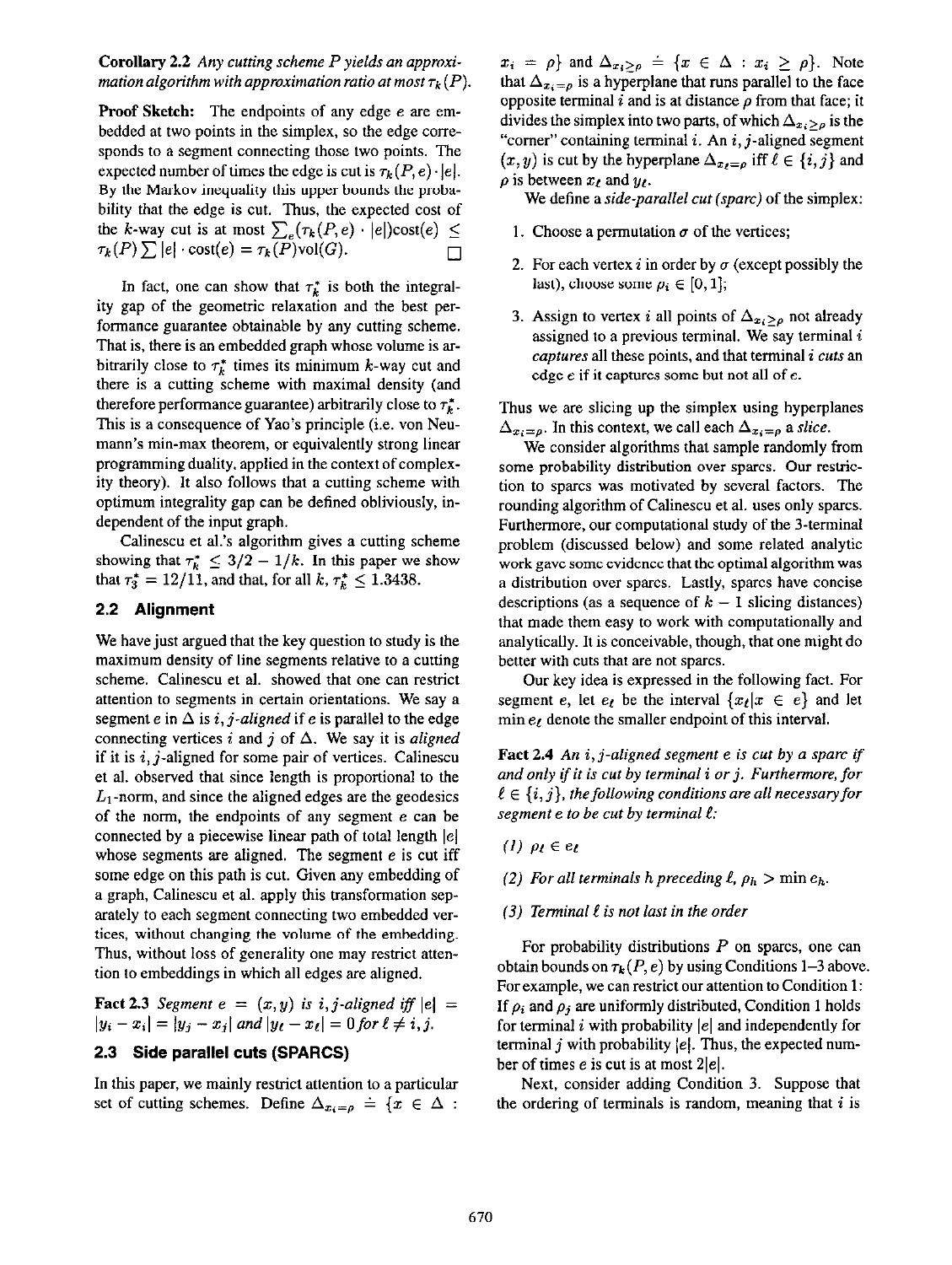last with probability  $1/k$ . The probability that e is cut by *i* becomes  $(1 - 1/k)|e|$ , so  $\tau_k(P,e) \leq (2 - 2/k)$ . Thus, uniformly random  $\rho_{\ell}$ 's and a random ordering gives a performance guarantee of of  $2 - 2/k$ , matching the bound of Dahlhous et al. 141.

To improve these hounds, one must use Condition 2. Calinescu et al. choose a sparc by selecting  $\rho$  uniformly at random in [0, 1], setting  $\rho_t = \rho$  for each terminal  $\ell$ , and slicing off terminals in random order. A naive analysis again derives a density bound of 2 for any  $i, j$ aligned segment  $e$ , with a contribution of 1 from the  $i$ and  $j$  slices. Calinescu et al. improve this analysis as follows. Suppose that the edge is farther from  $i$  than from i. Suppose that  $\rho$  is such that j appears to cut e. Then if  $i$  (which is closer to  $e$ ) precedes  $j$  in the random slice ordering (probability  $1/2$ ), i will capture all of  $e$  and prevent  $j$  from cutting it. This reduces the density contribution of terminal  $j$  to  $1/2$ , and leads to their  $3/2 - 1/k$  bound.

To improve on the 312 bound, we made stronger use of Condition 2. The analysis of Calinescu et al. only considers that a segment may be captured by the two terminals with which it is aligned. We derive stronger results by observing that other terminals may capture the edge as well. To do so, we had to change the cut distribution as well as the analysis. It can be shown that no distribution that holds all  $\rho_i$  equal can do better in the limit than  $3/2$  of Calinescu et al. But their idea of making the  $\rho_i$  into *dependent* random variables is useful. We explore other schemes based on dependent distributions. One such scheme for 3.way cut gives us a bound of  $12/11$ , which is optimal over all schemes for 3-way cut. Another scheme gives us a bound of 1.3438 that holds for any number  $k$  of terminals. This latter scheme is designed for large k.

## 2.4 Additional Observations

We now mention some additional observations whose full proofs must await the full paper.

What is the best embedding? Perhaps the first natural question to ask is whether the embedding chosen by Calinescu et al. is the best possible.

Lemma 2.5 Among all embeddings in the simplex that minimize some norm (without adding other constraints) the  $L_1$  norm has the smallest possible integrality gap.

Space limitations require that we omit the (straightforward) proof of this lemma, which basically relies on breaking any segment into aligned segments and trans. lating them and scaling them to the simplex sides.

benefit in trying to identify a "good terminal order" in to home in on the optimal solution, which we then anwhich to cut up the simplex.  $\blacksquare$  alytically proved to be optimal. For the general case,

Lemma 2.6 There is an optimum spare cutting scheme of the following form:

- 1. choose slice distances  $(d_1, \ldots, d_{k-1})$
- 2. apply the slice distances (in order) to a uniform random permutation of the terminals

An analogous "order independence" statement holds for the best possible (possibly non-spare) algorithm.

**Proof:** Consider a best sparc with integrality gap  $\rho$ . Consider any input embedding. We can "symmetrize" the embedding, without changing its volume, by averaging it over all permutations of the coordinates. Our sparc achieves integrality gap  $\rho$  on the symmetrized embedding. Since the embedding is symmetric, the order in which the spare slices terminals is irrelevant. So we can assume it is some fixed order.

Note, however, that cut value achieved on the symmetrized graph but slicing in some fixed order is just the expected cut value achieved by applying the same slices to the original embedding under a random ordering of the terminals.  $\square$ 

The above lemma shows that there is no worst-case benefit to considering specific terminal ordering. The duality argument of Section 2.1 carries over to show that a spare with optimum expected integrality gap can be specified simply as a distribution cwer slicing distances, without reference to an input graph embedding.

# 3 Our Computational Study

In this section we describe some computational experiments we carried out to help us understand the behavior of the geometric embedding. One need read this section in order to understand the following ones.

As discussed above, our goal was to find a distribution over cuts of the  $k$ -simplex that minimized the density of any segment in the simplex. This problem can be formulated as an infinite dimensional linear program, with one variable per cut of the simplex, corresponding to the probability that that cut is chosen, and one constraint for every (aligned, infinitesimally small) line segment inside the simplex, which measures the expected number of times the chosen cut will cut that segment. Of course, it is not tractable to solve the infinite LP computationally, but we expected that discretized versions of it would be informative.

We applied this approach in two distinct ways. For the 3-terminal case, we devised an LP that exploited **Symmetry.** A second observation is that there is no the planarity of the 3-terminal relaxation, and used it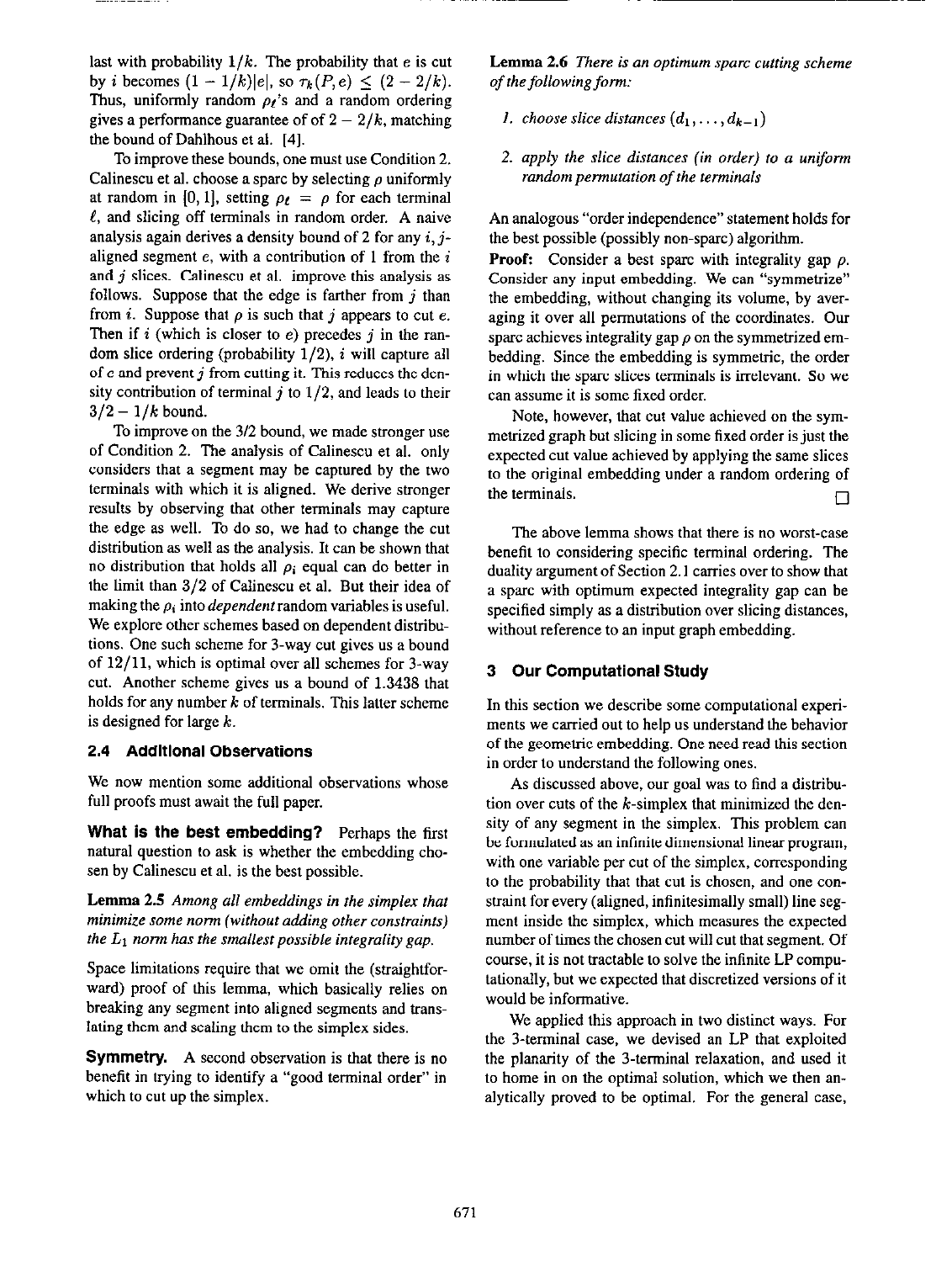we devised an LP whose solutions are (provable) upper bounds on the performance of certain rounding algorithms. We solved this LP for small numbers of terminals (3-9), deriving algorithms with (computer aided) proofs of the best known performance ratios for these problems. The solution suggested certain properties that appear to hold in the "optimal" rounding scheme; we used these suggestions in our development of (analytic) solutions for arbitrary numbers of terminals.

# 3.1 The three-terminal case

For the 3.terminal problem we exploited planarity. The 3-simplex can be viewed as a triangle in the plane. We discretized the linear program by defining a triangular mesh over the simplex and considering only edges of the mesh instead of all line segments in the simplex.

To approximate the best cutting scheme, we computed the best distribution over 3.way cuts of the mesh. We used the planarity of the 3-simplex to simplify our LP formulation. Any 3.way cut of the mesh corresponds to a collection of paths (representing the boundary of the cut) through the planar dual of the mesh. Thus the distribution of cuts corresponds to a packing of these paths, which can be seen as a kind of flow. So instead of enumerating all possible cuts, we could define a linear program that assigned a (multicommodity) flow to each edge of the dual mesh. This gave us a tractable representation of the linear program.

We also found it helpful to solve the dual of our flow-based linear program, which assigns weights to the mesh edges to minimize the total weight such that every 3.cut has value at least 1. Since each 3.cut corresponds to a set of two or three paths in the planar dual of the mesh, the latter constraint can be represented efficiently by constraining shortest-path lengths (as a function of the variable edge lengths) in the planar dual. A solution to the dual can be interpreted as an embedded graph demonstrating the integrality gap. The dual showed us the important idea of "ball cuts" versus "comer cuts" which we will discuss in the following sections, and thus led to the discovery of the optimum cutting scheme for three terminals.

# 3.2 The general case

In the general case, the lack of a planar embedding prevented us from exploiting nice properties of its cuts; we were faced with the problem of enumerating cuts as well as edges. Based on the work of Calinescu et al. and our own results for the optimal 3-terminal solution, we decided to limit our exploration to spares as discussed above.

There is still an infinite space of possible spares, so we discretized our problem. Fix an integer grid size  $N$ . A *discrete sparc* is described by a vector  $(q_1, \ldots, q_{k-1})$ where each  $q_i$  is an integer in the range [0,  $N-1$ ]. Given such a vector, we choose a random spare by setting  $d_i$ uniformly in the range  $[q_i/N, (q_i + 1)/N]$ . This defines a probability distribution on (continuous) sparcs. We now define a linear program to search for a probability distribution over discrete spares (which induces a probability distribution over continuous spares). We define a variable for each discrete spare, which reflects the probability of choosing that discrete spare, and provide constraints that aim to minimize the density of any segment under tbe probability distribution.

There still appear to be infinitely many constraints (segments) but we reduce this to a finite number as follows. The slices at distances  $q/N$  for each terminal that determine our spare distribution partition the simplex into cells. For a given distribution on the discrete spares, we can compute a (linear) upper bound on the density induced on any segment with a given alignment within a cell, and specify one constraint saying that this upper bound should be small. Since the cells are small, we expect all segments with a given alignment to have roughly the same density under our cutting scheme, so we hope that the upper bound is reasonable tight. With this simplification, the number of constraints is bounded by the number of cells times the number of segment alignments per cell, which is at most  $k^2N^k$ .

We determine the upper bound for a cell as follows. For any discrete cut, the slices generated from it will fall into one of three categories. If the  $i<sup>th</sup>$  coordinate of the discrete cut is different from that of the cell, then the  $i<sup>th</sup>$  slice will not pass through that cell: depending on whether the coordinate is larger or smaller it will either capture the entire cell or none of the cell. If the  $i<sup>th</sup>$  coordinates are the same, then the slice might pass through the cell; we can use that the slice is uniformly distributed over a range to determine its density contribution.

If we consider an  $i, j$ -aligned segment, it can only be cut if the slices for terminal i or j go through its cell. If only one of the two slices goes through the terminal then its contribution to a segment's density is at most  $1/N$ . If both slices go through the cell, their contribution is at most 2/N. We ignore the fact that different slices within the cell might capture the segment before it can be cut, thus introducing some slack in our upper bound.

We can exploit symmetry to further reduce the number of constraints we consider. Since by assumption our spare slices terminals in random order, two segments that are identical under permutation of coordinates will have the same densities, so we need consider only one of them. Thus, we restrict our constraints to  $1, 2$ -aligned segments in which the remaining coordinates are in nondecreasing order.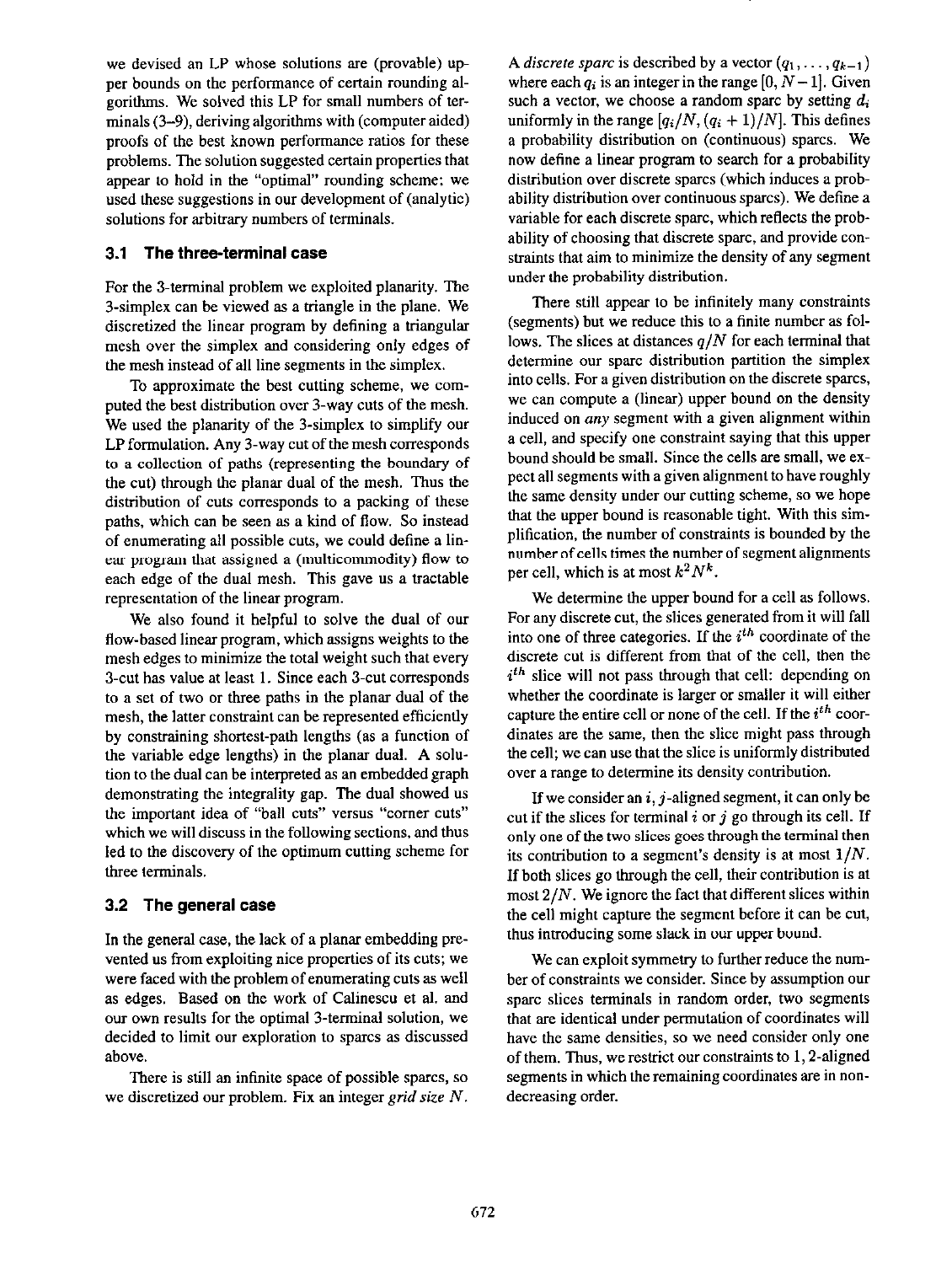

Figure 1: This figure illustrates the cuts used for the case  $k = 3$ . The leftmost diagram shows how r might be chosen for the ball cut. The middle diagram shows one possible resulting ball cut (in bold). The rightmost diagram shows a corner cut (in bold).

## 3.3 LP Results

Exploiting symmetry as discussed above, we were able to solve relatively fine discretizations of the problem. We wrote a simple program to generate the linear programs automatically, and used CPLEX to solve them. While it is difficult to "prove" programs correct, our computations did converge to the correct 12/11 approximation ratio for the 3-terminal case.

We give our results below in tabular form. We derived improved bounds for 4–9 terminals. Note that (under the assumption that the programs were correct) these are provable upper bounds. In fact, since the programs output a particular distribution over discrete cuts, their performance ratio could be proven analytically via a tedious case analysis (which we have not performed).

| ĸ  | Grid | LP Gap  | $3/2 - 1/k$ | corner cut probability |
|----|------|---------|-------------|------------------------|
| -3 | 90   | 1 0941  | 1.16666     | .2849                  |
| 4  | 36   | 1.1539  | 1.25        | .2891                  |
| 5  | 18   | 1 2161  | 1.3         | .3144                  |
| 6  | 12.  | 1 27 14 | 1.33333     | .3760                  |
|    | 9    | 1.320   | 1.357       | .3973                  |
| 8  | 6    | 1.3322  | 1.375       | .4146                  |

Our experiments also revealed one interesting fact: in all cases, the optimum cut distribution made use of "comer cuts." That is, the output distribution had the following form: with some probability, place each slice at a distance chosen uniformly between 0 and  $1/3$  from its terminal; otherwise, use a (joint) distribution that places every slice at distance greater than  $1/3$  from its terminal.

Adding constraints that forced the corner cuts to operate over a range other than 1/3 of the way from the terminals worsened the computed performance ratio, hinting that perhaps the optimal algorithm uses corners of size exactly l/3. This result is consistent with the optimal 3-terminal algorithm, however it could be a misleading artifact of working with a discretized problem.

#### Upper Bound for  $k = 3$

Our analytic upper bound of  $12/11$  for  $k = 3$  comes from a new cutting scheme that we call the ball/comer scheme. Though for simplicity we present a non-spare scheme, there is a similar scheme using spares that achieves the same bound.

For  $k = 3$ , the simplex  $\Delta$  can be viewed as a triangle in the plane, which simplifies our pictures. However, we continue to use the original three-dimensional coordinate system to locate points in the simplex. Our cut of the simplex is determined by some lines and rays drawn through the triangle; we refer to them as boundaries. We will show that no segment has high density with respect to our random choice of boundaries.

As illustrated in Figure 1, denote the vertices of the simplex 1, 2, 3. Let points  $a, b, \ldots, f$  divide the edges in thirds, so that  $a-b-f-d-c-e-a$  is the hexagon in  $\Delta$  with side length  $1/3$ . Note that the hexagon is (a scaled version of) the unit ball for our distance metric. The points on the boundary of the hexagon are each at distance  $1/3$ from the hexagon's center. $<sup>2</sup>$ </sup>

The ball/corner scheme chooses a *ball cut* with probability  $8/11$ , otherwise it chooses a *corner cut*. These two types of cuts are defined next. The scheme is illustrated in Figure 1.

Ball cut: Choose a point  $r$  uniformly at random from either line a-c or line b-d. Consider the three lines  $\Delta_{x_i=r_i}$ .  $(i = 1, 2, 3)$  parallel to the triangle's sides and passing through the point  $r$ . Each such line is divided at the point  $r$  into two rays. Thus we get six rays. Each side of the triangle intersects two of these rays. For each side, randomly choose of the two rays that hit it. This gives three rays; they form the boundary of the 3-way cut.

Corner Cut: Choose two terminals in  $\{1,2,3\}$ , and a value  $\rho \in [2/3, 1]$ , uniformly at random. For each of the two chosen terminals i, let  $l_i = \Delta_{x_i = \rho}$ . The two lines  $l_i$  form the boundaries of the 3-way cut.

<sup>&</sup>lt;sup>2</sup>Remember that we measure length as half the  $L_1$  norm.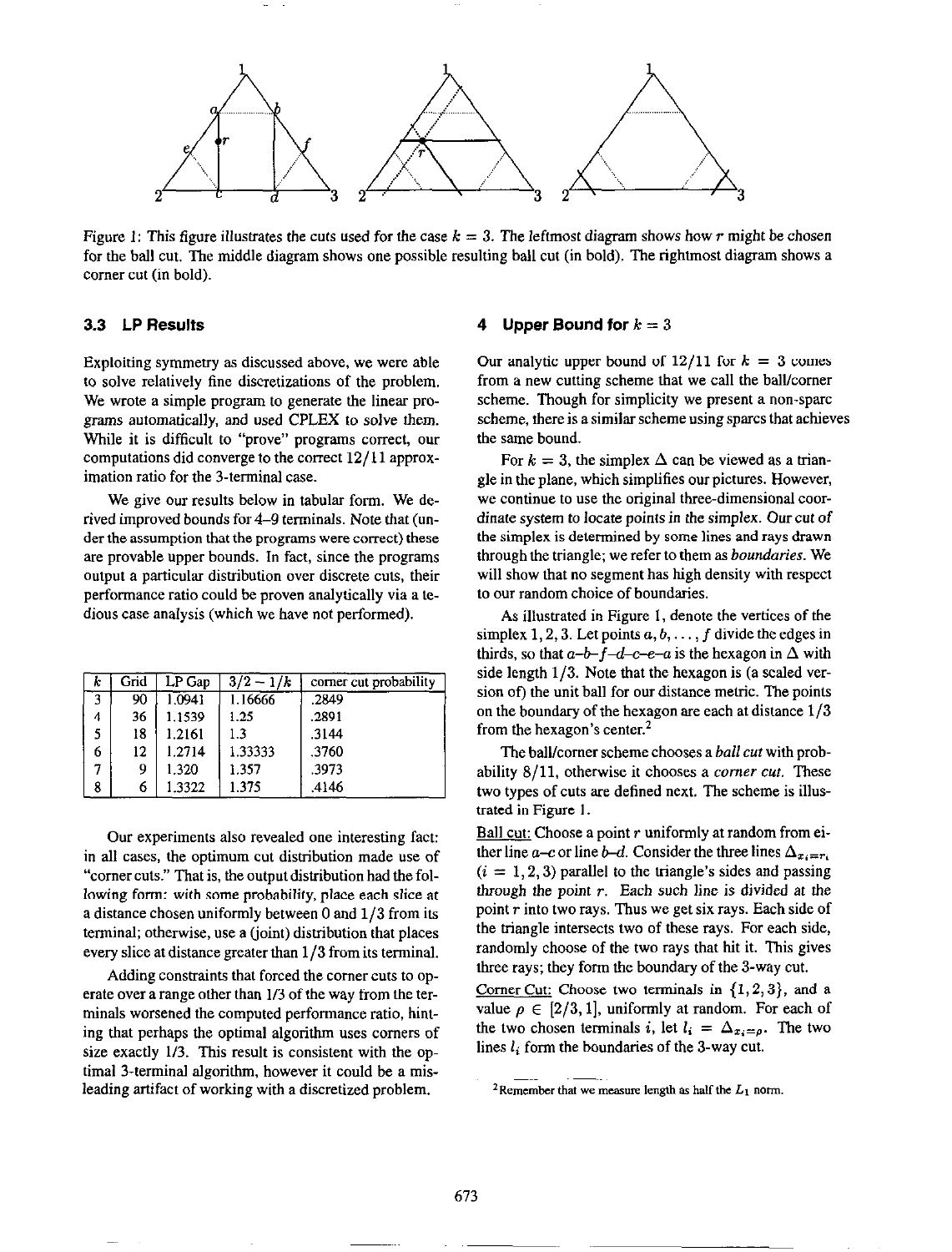

Figure 2: The lower bound for  $k = 3$  (here  $N = 7$ ). The paths from 2 to 3 are on the left. The entire graph is on the right. On the border, overlapping paths are drawn side-by-side for clarity, so line width represents edge cost.

**Analysis.** We first state two simple properties of the ball cut that we need to analyze the performance of the cutting scheme:

Fact 4.1 Each of the 3 coordinates of the random point r is uniformly distributed in  $[0, 2/3]$ .

Fact  $4.2$  Once  $r$  is chosen, each one of the six candidate rays connecting  $\tau$  to one side of the triangle is chosen with probability 1/Z.

Theorem 4.3 The maximum density of the ball/corner scheme is  $12/11$ , so  $\tau_3^* \leq 12/11$ .

Proof: We show that the expected density of any segment e is at most  $|e| \cdot 12/11$ . For the ball cuts, we use only the two facts claimed above. Since these two facts, as well as the corner cut scheme, are symmetric with respect to the three coordinates, it suffices to prove the claim only for a 1,2-aligned segment e. We will consider several cases, depending on where e is located.

First, assume e is located entirely in the hex. Such a segment cannot be cut by a corner cut, so we need only consider the density when a ball cut is made and multiply by the probability of choosing a ball cut, namely  $8/11$ . Assume a ball cut is made. Then e can only be cut by rays of in  $\Delta_{x_i=r_i}$  for  $i=1,2$ . By Fact 4.1,  $r_i$ is uniformly distributed in  $[0,2/3]$ . Hence, the probability that  $\Delta_{x_i=r_i}$  goes through e is  $|e|/(2/3)$  since e is 1, 2-aligned. If  $\Delta_{x_i=r_i}$  touches e, it is at a single point. By Fact 4.2, the ray of  $\Delta_{x_i=r_i}$  containing this point is picked for the cut with probability  $1/2$ . Thus the expected number of times e is cut is  $\frac{8}{11} \cdot 2 \cdot \frac{10}{276} \cdot \frac{1}{6} = \frac{12}{11} |e|$ .

Exactly the same argument applies if the edge is in the corner closest to terminal 3. The ball cut contributes the same  $12/11$  density, while the corner cut contributes nothing (note that a 1, Z-aligned edge is parallel to the line  $\Delta_{x_3=r_i}$ , so cannot be cut by it).

Second, suppose segment  $e$  is in the corner closest to terminal  $1$  (a symmetric argument applies if  $e$  is in the corner closest to terminal 2). In tbis case, if a ball cut is made, the above analysis applies except that only the line  $\Delta_{x_2=r_2}$  can cut e (the line  $\Delta_{x_1=r_1}$  never enters

the corner), so the density contribution of the ball cut is halved to  $|e| \frac{6}{11}$ . But the edge can also be cut by a corner cut. A corner cut is chosen with probability 3/11. When it is, two of the three terminals are chosen, so terminal 1 is chosen with probability  $2/3$ . If terminal 1 is chosen, then, since the cutting line near terminal 1 is of the form  $\Delta_{x_1=1-p}$ , where p is chosen uniformly in [0, 1/3], the probability that the line cuts e is  $|e|/(1/3)$ . Thus, the expected number of times that the edge e is cut (by a ball cut or corner cut) is  $|e| \frac{6}{11} + \frac{3}{11} \cdot \frac{2}{3} \cdot \frac{16}{12} = |e| \frac{12}{11}$ 

Finally, if e spans several regions (e.g. it lies in a comer and in the hex), e can he partitioned into subsegments each contained entirely in one region, and the previous analysis applied to the sub-segments.  $\Box$ 

# 5 Lower Bound for  $k = 3$

**Theorem 5.1** For  $k = 3$ , the minimum maximum density  $\tau_3^* \geq 12/11$ . Hence, the integrality gap for the geometric relaxation is 12/11.

Note that this theorem applies to all cutting schemes, not just spares.

**Proof:** Fix  $N$  to be any positive integer. We construct an embedded weighted graph  $G_N$  with no 3-way cut of cost less than  $12N - 3$ , but with an embedding of cost  $11N + 3$ . This implies that no cutting scheme has maximum density less than  $(12N-3)/(11N+3)$ , because by Lemma 2.1 such a cutting scheme applied to  $G_N$  would yield a 3-way cut with expected cost less than  $12N - 3$ , a contradiction. Since  $N$  is arbitrary, the result follows. Our construction (for  $N = 7$ ) is shown in Figure 4.

For any pair of distinct terminals  $i, j$  and number  $d \in [0, 1]$ , define embedded path  $p(i, j, d)$  as follows. Let  $\ell$  be the terminal in  $\{1,2,3\} - \{i,j\}$ ; let a be the point on segment il at distance d from i; let b be the point on segment jl at distance d from j. Then  $p(i, j, d)$ is the union of the three segments ia,  $ab$ , and  $bj$ .

We form the graph from 9N paths  $p(i, j, d)$  for  $0 \leq$  $d < 2/3$ ; where d is an integer multiple of  $1/(3N)$ . Although we describe the graph as a set of paths, technically it is a planar graph consisting of nodes and edges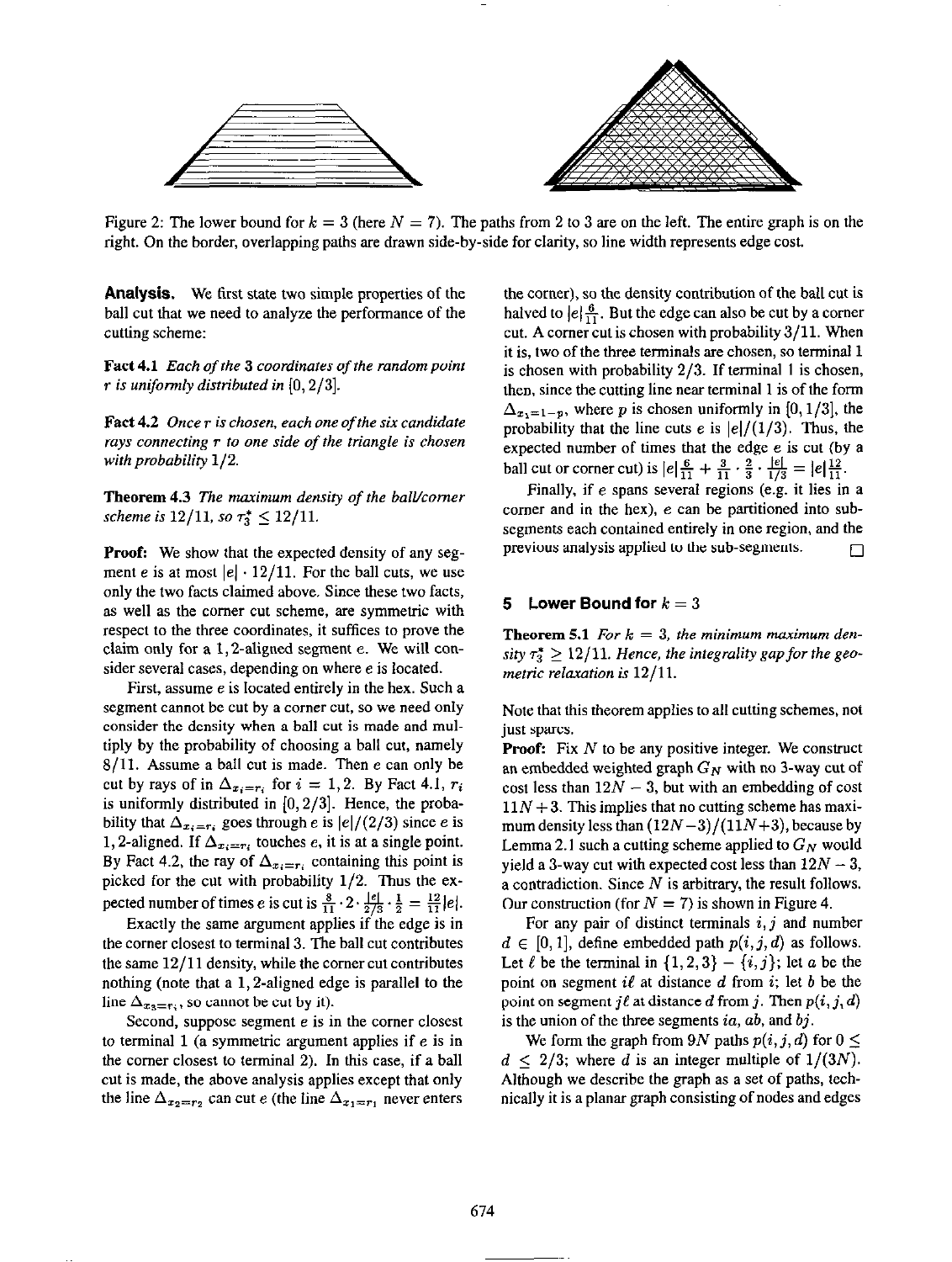as follows: for every point in  $\Delta$  whose coordinates are integer multiples of  $1/(3N)$ , there is a node in the graph embedded at that point; for every pair of nodes embed- $\text{ded } 1/(3N)$  units apart, G has an edge with cost equal to the number of paths that pass through both nodes.

With this understanding, we now specify the graph. For each of the 3 distinct pair of terminals  $i, j$ , there are  $3N$  paths. Of these paths,  $N$  run directly between the terminals; that is, there are N copies of  $p(i, j, 0)$ . The remaining 2N paths are the paths  $p(i,j,m/(3N))$ where  $m = 1, 2, ..., 2N$ .

The total cost of the embedding is the total length of the paths. Since a path  $p(i, j, m/(3N))$  has length  $1 + m/(3N)$ , a direct calculation shows that the total length of the paths is  $11N/3 + 1$ .

Next we lower bound the cost of any 3-way cut. Since the graph is planar, any minimal 3-way cut corresponds either to a disconnected cut (meaning that the cut is the union of two disjoint Z-way cuts, each separating some terminal from both other terminals), like our upper bound's corner cut, or a connected cut (meaning that the cut edges give, in the planar dual. three paths connected at some central node and going to the three sides of the triangle), like our upper bound's ball cut.

Any 3-way cut must cut all of the  $9N$  paths at least once. To finish the proof, we will argue that for either type of 3-way cut (connected or not), at least  $3N - 3$ paths are cut twice, so that the edges cut by the 3-way cut cost at least  $12N - 3$ . This is easy to verify for a disconnected cut: a disconnected cut is the union of two 2-way cuts, so the  $3N$  paths running between the two terminals that are cut off must be cut twice.

Now consider any connected cut. In the planar dual of  $G_N$ , the connected cut corresponds to a central node and three paths from the node to each side of the triangle. Let  $x = (x_1, x_2, x_3)$  be any point inside the face of  $G_N$  corresponding to the central node. Consider a path  $p(i, j, d)$  such that  $d \geq x_{\ell}$ , where  $\ell \neq i, j$ . That is, X is inside the cycle formed by the union of  $p(i, j, d)$  and  $p(i, j, 0)$ . Then the path  $p(i, j, d)$  is cut twice by the connected cut. For fixed  $i$  and  $j$ , the number of such paths (with  $d > x_{\ell}$ ) is at least  $\left(\frac{2}{3} - x_{\ell}\right)N/3 - 1$ . Thus, the total number of such paths is at least  $\left(\frac{2}{3} - x_1 + \frac{2}{3} - \dots\right)$  $x_2 + 2/3 - x_3$ )3N - 3 = 3N - 3.

#### 6 Improvement for general  $k$

**Theorem 6.1** For all k,  $\tau_k^* \leq 1.3438$ . Moreover, there is a k-way cut approximation algorithm with an approximation guarantee of 1.3438.

Our bound improves on the Calinescu et. al. bound of  $1.5 - 2/k$  for all  $k \ge 14$ . For  $3 < k < 14$ , we can

also obtain improvements by taking advantage of  $k$  being small (see Section 6.1).

As discussed in Section 2.3, the essential observation in this analysis is that many slices can capture an edge before it has a chance to be cut.

We will use a (spare) cutting scheme called ICUT: we choose k slicing thresholds  $\rho_i$ , and apply the slices  $\Delta_{x_i=\rho_i}$  to a random permutation  $\sigma$  of the terminals.

To bound the cutting density of our scheme, we will bound the density of every segment. As justified in Section 2.2, we consider a segment of length  $\epsilon > 0$ , and let  $\epsilon$  approach zero. As in the ball/corner scheme, by symmetry we can assume without loss of generality that the segment is 1,2-aligned.

Define  $d_k(x_1,\ldots,x_k)$  to be the density which which ICUT cuts a 1,2-aligned segment of infinitesimal length located at  $x_1, x_2, \ldots, x_k$ . We will show:

Theorem 6.2

$$
d_k(x_1,\ldots,x_k) \leq \begin{cases} 2.012096 & if x_1, x_2 \leq 6/11 \\ 11/12 & otherwise. \end{cases}
$$

The final cutting scheme chooses to ICUT with probability  $\alpha = 0.66719$  and otherwise chooses a corner cut. The corner cut is chosen by the natural generalization of the scheme for  $k = 3$ : choose a value  $\rho \in [6/11, 1]$ . The k-cut consists of the hyperplanes  $l_i = \Delta_{x_i=\rho}$ , for each *i*. Note that the last corner cut need not technically be made but it simplifies the analysis.

This combined scheme gives a maximum density of max $\{(2.012096)\alpha,(11/12)\alpha+(11/5)(1-\alpha)\}\leq$ 1.3438, proving Theorem 6.1. It remains to prove Tbeorem 6.2.

The cumulative probability distribution function for any  $\rho_i$  is is  $F(z) = \min\{(11/6)z, 1\}$ . The corresponding probability density function is

$$
F'(z) = \begin{cases} 11/6 & \text{if } z \in [0, 6/11] \\ 0 & \text{otherwise.} \end{cases}
$$

Consider a 1, 2-aligned segment of length  $\epsilon$  with one endpoint fixed at  $x_1, x_2, \ldots, x_k$ . As  $\epsilon$  goes to zero, the density of this segment goes to

$$
d_k(x_1,...,x_k) = \frac{1}{k!} \sum_{\sigma} \left( F'(x_1) \prod_{i: \sigma(i) < \sigma(1)} [1 - F(x_i)] + F'(x_2) \prod_{i: \sigma(i) < \sigma(2)} [1 - F(x_i)] \right) \tag{1}
$$

where the sum is over all  $k!$  orderings of the terminals. This formula is true for any  $F$  and accounts for the probability of the 1,2-aligned edge being captured by the terminals that go before 1 or 2. This savings is the key to improving on the factor of  $3/2$  for large k.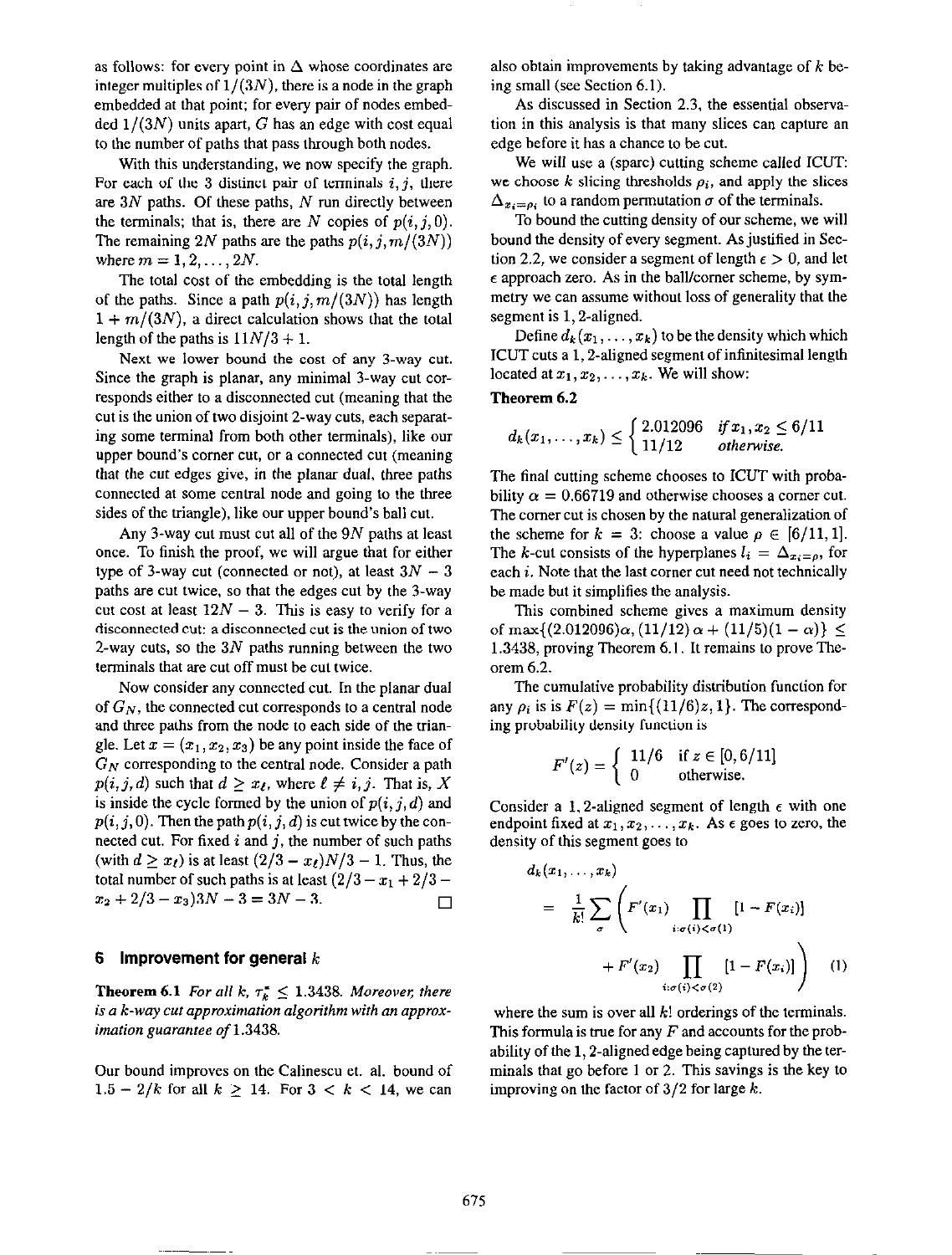Note that  $d_k(x_1, ..., x_i, 0, ..., 0) = d_i(x_1, ..., x_i)$ (provided  $i \geq 2$ ), because  $x_j = 0$  implies terminal j cannot save the edge. Note also that  $d_k$  is symmetric with respect to the variables  $x_i$  for  $i > 2$ . Define

$$
D_k(x_1, x_2) \doteq \max_{x_3, \dots, x_k} d_k(x_1, x_2, \dots, x_k)
$$
  
\n
$$
C_k(x_1, x_2) \doteq d_k(x_1, x_2, c, \dots, c)
$$
  
\nwhere  $c = (1 - x_1 - x_2)/(k - 2)$ ,  
\n
$$
D_{\infty}(x_1, x_2) \doteq \lim_{k \to \infty} D_k(x_1, x_2),
$$
  
\n
$$
C_{\infty}(x_1, x_2) \doteq \lim_{k \to \infty} C_k(x_1, x_2).
$$

In these definitions,  $(x_1, x_2, \ldots, x_k)$  is required to lie in the k-simplex.

 $D_k$  is the maximum density of any 1, 2-aligned infinitesimal segment with an endpoint whose first two coordinates are  $x_1, x_2$ . Note that the maximum is welldefined and achieved by some  $x_3, \ldots, x_k$  because the simplex is closed under limit.

To understand ICUT, our first goal is to characterize  $D_k$ . We consider  $C_k$  as it is one candidate for  $D_k$ .

**Lemma 6.3** 
$$
D_k(x_1, x_2) \leq D_{k+1}(x_1, x_2)
$$
 for all k.

**Proof:** 
$$
d_k(x_1,...,x_k) = d_{k+1}(x_1,...,x_k,0),
$$

Thus the  $D_k$  are a nondecreasing sequence bounded from above (by 2). This implies that  $D_{\infty}$  is well-defined. We will see later that  $C_{\infty}$  is also well-defined.

Next we show that for fixed  $x_1$  and  $x_2$ , the worst case occurs at either the "central point"  $x_1, x_2, c, c, \ldots, c$ or the "three-terminal" point  $x_1, x_2, 1-x_1-x_2, 0, \ldots, 0$ . (Analogous results hold for *any* convex or concave  $F$ .)

#### Lemma 6.4

$$
d_k(x_1,...,x_k) \leq \begin{cases} C_k(x_1,x_2) & \text{if } \forall i > 2 : x_i \leq 6/11 \\ C_3(x_1,x_2) & \text{if } \exists i > 2 : x_i \geq 6/11 \end{cases}
$$

**Proof:** Fix  $x_1$  and  $x_2$ . Let  $c = (1 - x_1 - x_2)/(k-2)$ .

Claim 1: Among all  $x_3, \ldots, x_k$  such that  $0 \le x_i \le$  $6/11$  for all  $i > 2$  (and  $x_1, x_2, \ldots, x_k$  is in the simplex), the unique maximizer of  $d_k(x_1, x_2, x_3, \ldots, x_k)$  satisfies  $x_3 = x_4 = \cdots = x_k$ . Suppose for contradiction that some other such  $x_3, x_4, \ldots, x_k$  maximizes  $d_k$ . Then  $x_i < x_j$  for some  $i, j > 2$ . Considered just as a function of  $x_i$  and  $x_j$  (holding the other coordinates fixed)

$$
d_k(x_1,...,x_k) = p + q[1 - F(x_i)] + r[1 - F(x_j)]
$$
  
+ s[1 - F(x\_i)][1 - F(x\_j)] (2)

where  $p$ ,  $q$ ,  $r$  and  $s$  are nonnegative and independent of  $x_i$  and  $x_j$ . Furthermore  $q = r$  because  $d_k$  is symmetric in  $x_i$  and  $x_j$ . Consider increasing  $x_i$  and decreasing  $x_j$ 

at equal rates. This maintains  $0 \leq x_i, x_j \leq 6/11$  but increases  $d_k$  at a rate proportional to

$$
q[F'(x_j) - F'(x_i)] + s(F'(x_j)[1 - F(x_i)] - F'(x_i)[1 - F(x_j)]
$$

This is positive because  $F'(z) = 11/6$  for  $z \le 6/11$ and  $F(x_i) > F(x_i)$  (recall that  $x_i < x_j \leq 6/11$ ). This contradicts the choice of  $x_3, \ldots, x_k$ .

Claim 2: Among all  $x_3, \ldots, x_k$  such that  $x_i \geq 6/11$ for some  $i > 2$  (and  $x_1, \ldots, x_k$  is in the simplex), the unique maximizer of  $d_k(x_1, x_2, x_3, \ldots, x_k)$  satisfies  $x_i =$  $1 - x_1 - x_2$  and  $x_j = 0$  for  $j \neq i$ . Suppose for contradiction that some other such  $x_3, x_4, \ldots, x_k$  maximizes  $d_k$ . Fix some  $j > 2$  such that  $0 < x_j < 6/11 \leq$  $x_i$ . Since  $F(x_i) = 1$ , the expression (2) reduces to  $p + q(1 - F(x_j))$ . If we increase  $x_i$  and decrease  $x_j$  at the same rate, the rate of increase in  $d_k$  is  $qF'(x_j) > 0$ , contradicting the choice of  $x_3, \ldots, x_4$ .

The two claims together prove the lemma.  $\Box$ 

**Lemma 6.5** For  $k \geq 4$ ,  $C_k(x_1, x_2) \leq C_{k+1}(x_1, x_2)$ .

Proof: 
$$
C_k(x_1, x_2) = d_k(x_1, x_2, c, \ldots, c)
$$
  
=  $d_{k+1}(x_1, x_2, c, \ldots, c, 0)$   
 $\leq C_{k+1}(x_1, x_2).$ 

Here  $c = (1 - x_1 - x_2)/(k - 2)$ . The last inequality follows from Lemma 6.4 (using  $c \leq 1/2 < 6/11$ ).  $\Box$ 

An immediate corollary is that  $C_{\infty}(x_1, x_2)$  is welldefined and  $C_k(x_1, x_2) \leq C_\infty(x_1, x_2)$  for all k. Using this and Lemma 6.4, to bound  $D_{\infty}$  it suffices to bound  $C_3$  and  $C_{\infty}$ . We begin with  $C_{\infty}$ .

# Lemma 6.6

$$
C_{\infty}(x_1, x_2) \le \begin{cases} 2.012096 & if x_1, x_2 \le 6/11 \\ 11/12 & otherwise. \end{cases}
$$

**Proof:** Fix  $x_1$  and  $x_2$ . Our first goal is to derive a closed-form expression for  $C_k(x_1, x_2)$  for any k. Fix k for now and let  $x_i = c = (1 - x_1 - x_2)/(k - 2)$  for  $i > 2$ .

For  $j = 1, 2$ , let  $S_j$  denote the probability that the segment at  $(x_1, x_2, \ldots, x_k)$  is not captured by a terminal other than  $j$  before the  $j$ th cut is made:

$$
S_j \doteq \frac{1}{k!} \sum_{\sigma} \prod_{i: \sigma(i) < \sigma(j)} 1 - F(x_i).
$$

Then  $C_k(x_1, x_2) = S_1 F'(x_1) + S_2 F'(x_2)$ .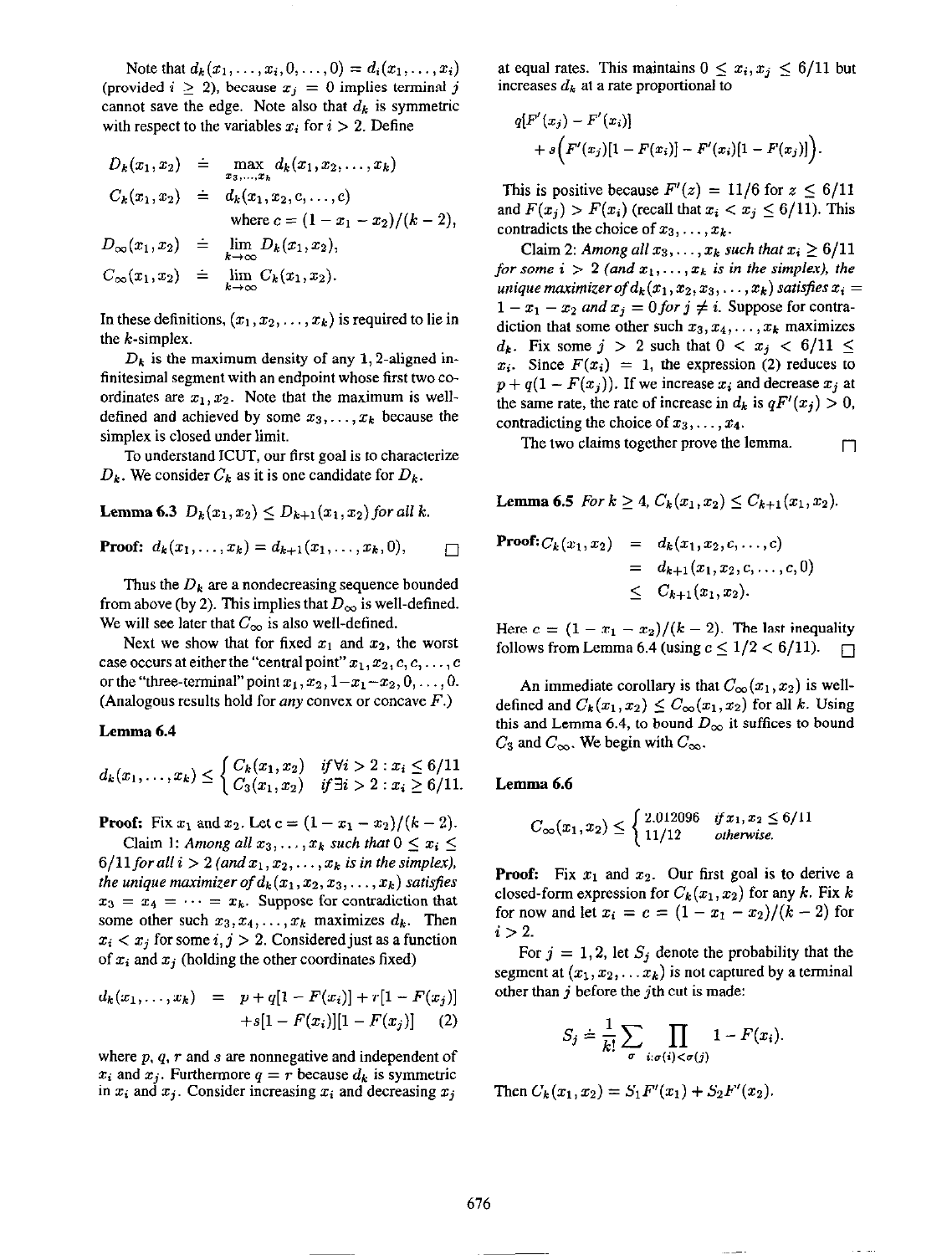by symmetry for  $S_2$ ). Recall that  $x_i = c$  for  $i > 2$ . We and  $C'(0.295) \le -0.00009 < 0$ , so  $a_0 \in (0.294, 0.295)$ . thus rewrite Hence

$$
S_1 = \frac{1}{k} \sum_{q=0}^{k-1} \frac{q}{k-1} (1 - F(c))^{q-1} [1 - F(x_2)] + (1 - \frac{q}{k-1}) (1 - F(c))^q.
$$

Here we condition on q, the number of j such that  $\sigma(j)$  <  $\sigma(1)$ . Note that q is uniform in [0, k – 1] while  $\frac{q}{k-1}$  is the probability that  $\sigma(2) < \sigma(1)$ , given q.

A change of variables and rewriting give

$$
S_1 = \left(1 + \frac{1 - F(x_2)}{k - 1}\right) \sum_{q=0}^{k-2} \frac{(1 - F(c))^q}{k} - F(x_2) \sum_{q=0}^{k-2} \frac{q(1 - F(c))^q}{k^2 - 2k}.
$$

Now we let  $k \to \infty$ . The two sums above have standard closed forms that tend respectively to

$$
[1-e^{-a}]a^{-1}
$$
 and  $[1-(1+a)e^{-a}]a^{-2}$ ,

where  $a \doteq \lim_{k\to\infty} kF(c) = (1-x_1-x_2)F'(0)$ . Thus,

$$
S_1 \to [1 - e^{-a}]a^{-1} - F(x_2)[1 - (1 + a)e^{-a}]a^{-2}.
$$

Of course  $S_2$  is the above with  $x_1$  replacing  $x_2$ . This gives us our closed-form expression for  $C_{\infty}(x_1, x_2)$ :

$$
C_{\infty}(x_1, x_2) = [F'(x_1) + F'(x_2)] \times \frac{1 - e^{-a}}{a}
$$
  
- [F'(x\_1)F(x\_2) + F'(x\_2)F(x\_1)] \times \frac{1 - (1 + a)e^{-a}}{a^2} (3)

where  $a = (1 - x_1 - x_2)F'(0)$ .

The above equality holds for any  $F$ . Using this closed form and our particular choice of  $F$ , we now show the two desired bounds on  $C_{\infty}$ .

**Case 1:**  $x_1, x_2 \le 6/11$ . In this case  $a = 11/6(1$  $x_1 - x_2$ ,  $F'(x_1) = F'(x_2) = 11/6$ , and  $F(x_1)$  +  $F(x_2) = 11/6(x_1 + x_2) = 11/6 - a$ . So (3) gives

$$
C_{\infty}(x_1, x_2) = 11/3 \frac{1 - e^{-a}}{a}
$$

$$
- \frac{121}{36} \left(1 - \frac{6}{11}a\right) \frac{1 - (1 + a)e^{-a}}{a^2}
$$

where  $a = 11/6(1 - x_1 - x_2)$  so  $a \in [0, 11/6]$ . Let  $C(a) = C_{\infty}(x_1, x_2)$ . In the rest of this case (Case 1), we will prove that  $C(a) \leq 2.012096$  for  $a \in (0,11/6)$ . The cases  $a = 0$  and  $a = 11/6$  follow by the continuity of C. The claim is "obvious" from a plot but the somewhat technicaf proof appears below.

We show that  $C(a)$  is strictly concave for  $a \in (0,11/6)$ . It therefore has a unique maximum at some  $a_0$ , where

We will derive a closed-form expression for  $S_1$  (and  $C'(a_0) = 0$ . By substitution,  $C'(0.294) \ge 0.00045 > 0$ 

$$
\max_{a \in [0,11/6]} C(a) \leq C(.295) - 0.001 \cdot C'(.295) \leq 2.012096
$$

To show  $C(a)$  is strictly concave, we show that  $C''(a)$  is strictly negative. Now,  $C'(a) = \frac{11}{36} \frac{7e^{-a}a^2-18a-4e^{-a}a}{a^3} +$  $\frac{11}{36} \frac{6 e^{-a} a^3 + 22 - 22 e^{-a}}{a^3}$  and  $C''(a) = -\frac{11}{36a^4} (7 e^{-a} a^3 +$  $3\,e^{-a}a^2 - 36\,a - 30\,e^{-a}a + 6\,e^{-a}a^4 + 66 - 66\,e^{-a}$ To show that  $C''(a)$  is negative, it suffices to prove that

$$
D(a) = -7 e^{-a} a^3 - 3 e^{-a} a^2 + 36 a + 30 e^{-a} a
$$
  
- 6 e^{-a} a^4 - 66 + 66 e^{-a}

is negative. By substitution,  $D(0) = 0$  and  $D(11/6) =$ 0, so it suffices to show that  $D'$  has only one zero  $a_1$ ,  $D'(a) < 0$  for  $a < a_1$  and  $D'(a) > 0$  for  $a > a_1$ . Here

$$
D'(a) = -17 e^{-a} a^3 - 18 e^{-a} a^2 - 36 e^{-a} a + 36
$$
  
- 36 e<sup>-a</sup> + 6 e<sup>-a</sup> a<sup>4</sup>

and  $D''(a) = e^{-a}a^2(-6a^2 + 41a - 33)$ . For  $a \in$  $(0,11/6]$ , D" has only one zero  $a_2 = \frac{41-\sqrt{889}}{12} \approx 0.93$ and  $D''(a) < 0$  for  $a < a_2$  and  $D''(a) > 0$  for  $a > a_2$ . That is,  $D'$  is first decreasing and then increasing. Since  $D'(0) = 0$  and  $D'(11/6) \ge 4.108 > 0$  it follows that D' has only one zero  $a_1$  for  $a \in (0, 11/6]$ .

**Case 2:**  $x_1$  or  $x_2 \ge 6/11$ . Assume  $x_1 \ge 6/11$  (the case  $x_2 \ge 6/11$  is symmetric). In this case,  $F'(x_1) = 0$ and  $F(x_1) = 1$ , so we get

$$
C_{\infty}(x_1,x_2)=\frac{11}{6}\frac{1-e^{-a}}{a}-\frac{11}{6}\frac{1-(1+a)e^{-a}}{a^2}.
$$

As before, let  $C(a) = C_{\infty}(x_1, x_2)$ . We will prove that  $C(a) \leq 11/12$  for  $a \in [0, 11/6]$ . First,  $\lim_{a \to 0} C(a) =$ 11/12, so  $C(a) \le 11/12$  follows if we can show that  $C'(a) \leq 0$  for  $a \in (0, 11/6]$ . We have

$$
C'(a) = \frac{11}{6a^3}(-a - e^{-a}a + 2 - 2e^{-a}).
$$

Define  $E(a) = -a - e^{-a}a + 2 - 2e^{-a}$ . Since  $\frac{11}{6a^3} > 0$ for  $a > 0$ ,  $C(a) \le 0$  if and only if  $E(a) \le 0$ . Since  $E(0) = 0$ , we can infer  $E(a) \leq 0$  if  $E'(a) \leq 0$  for all  $a \in (0,11/6]$ . We have  $E'(a) = -1+e^{-a}(a+1)$ . Note that  $E'(0) = 0$ , so  $E'(a) \le 0$  follows if  $E''(a) \le 0$  for  $a \in (0,11/6]$ . We have  $E''(a) = -e^{-a}a$ , so  $E''(a) \le$ 0. We conclude that  $C_{\infty}(x_1, x_2) \le 11/6$  if  $x_1 > 6/11$ .  $\Box$ 

Lemmas 6.4 through 6.6 prove that, for  $x$  such that  $x_i \leq 6/11$  for all  $i > 2$ ,

$$
d_k(x_1,...,x_k) \leq C_{\infty}(x_1,x_2)
$$
  
 
$$
\leq \begin{cases} 2.012096 & \text{if } x_1, x_2 \leq 6/11 \\ 11/12 & \text{otherwise.} \end{cases}
$$